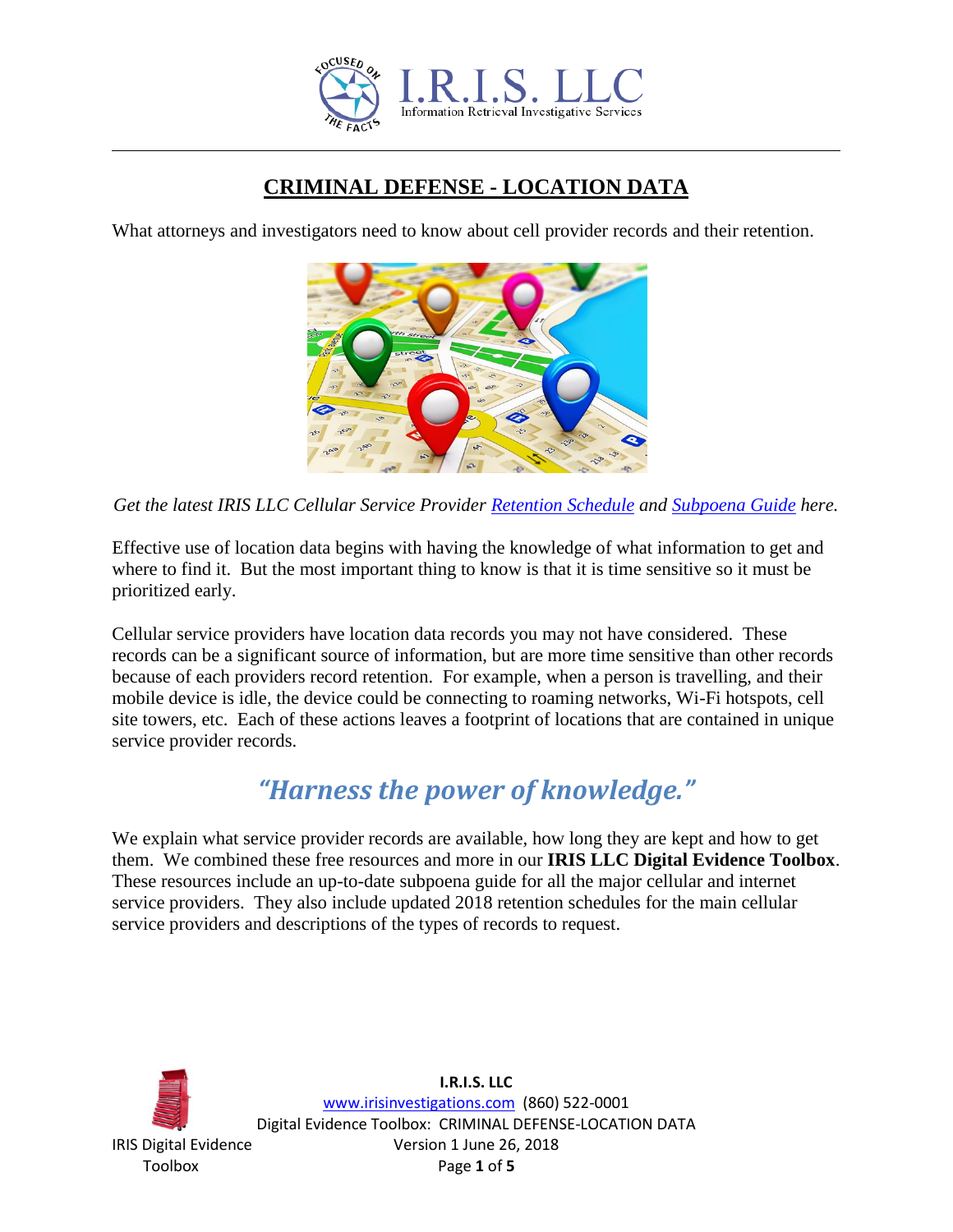



#### Cellular Service Providers

There are five companies that provide cellular service in the United States, although many of these companies provide service under additional names. Other companies lease access and resell devices for one or more of the five major providers listed above. Our new *IRIS LLC Cellular Service Provide Retention Schedule* identified these subsidiaries and the most up to date data retention information available.

#### Types of Location Data Records

Because the way the cellular technology works, location data could be requested in three areas:

- 1. Tower Dump
- 2. Historical call detail/cell site records
- 3. Per Call Measurement Data (PCMD)

# **Tower Dump**

A tower dump is a report of all devices connected to a cell site at a certain point in time.



*For more information on cell site records including interpreting and plotting location data from call records, see [call detail and cell site analysis drawer here.](http://www.irisinvestigations.com/wordpress/call-detail-and-cell-site-analysis/)* 

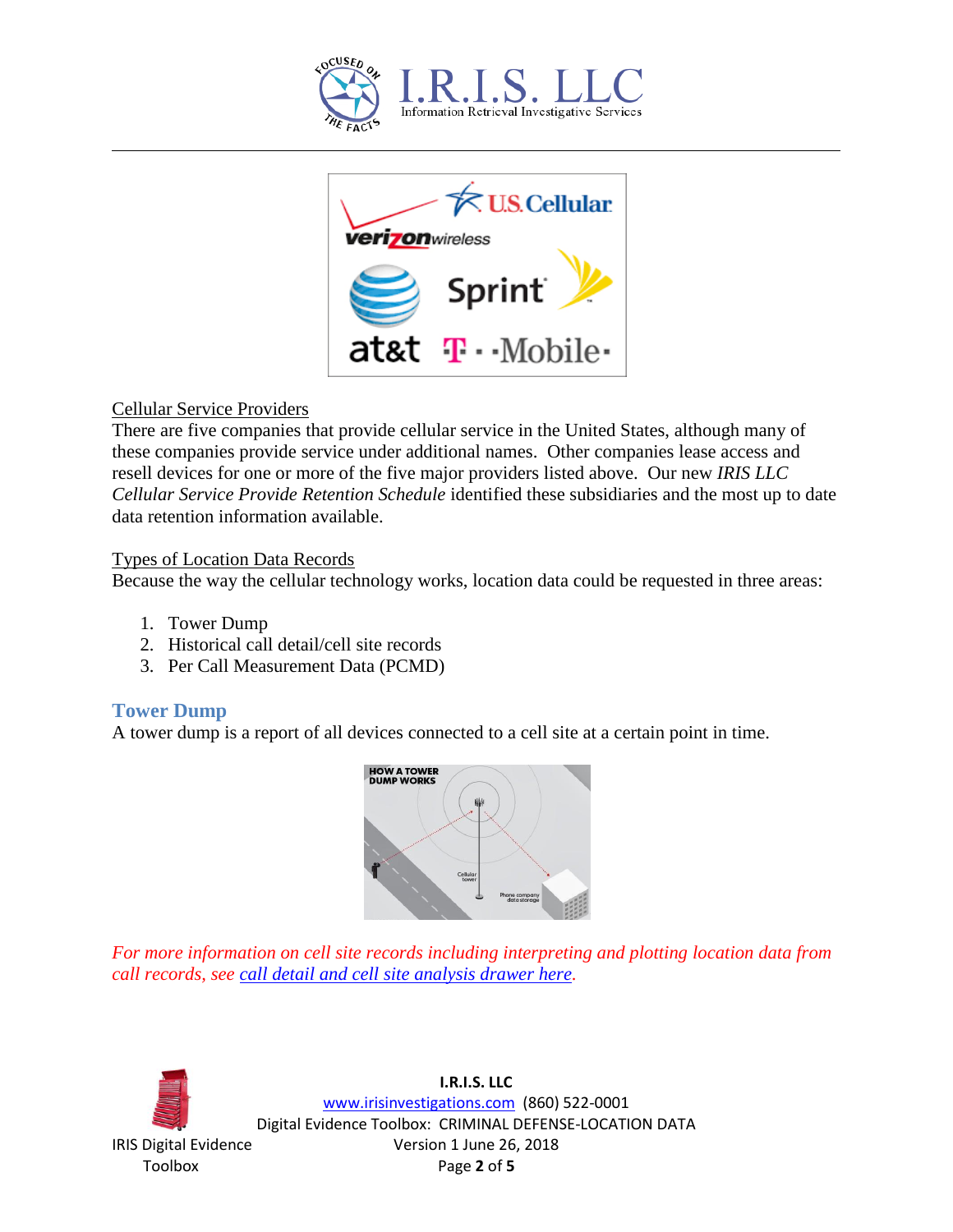

#### **Historical Cell Site**

Historical cell site data is combined with call detail records and are based off cell sites that a device used to handle the calls and data.



These records were intended for billing purposes and for the development of cellular networks and many variables affect the accuracy of historical cell-site records.

*For more information on cell site records including interpreting and plotting see [call detail and](http://www.irisinvestigations.com/wordpress/call-detail-and-cell-site-analysis/)  [cell site analysis drawer here.](http://www.irisinvestigations.com/wordpress/call-detail-and-cell-site-analysis/)* 

# **Per Call Measurement Data (PCMD)**

PCMD is captured anytime there is a connection or data event between the cell site and the mobile device. The distance a cell phone is from a particular cell tower is recorded by the service provider and reportedly accurate to within as little as 10 meters, much more accurate than historical cell site data.



The PCMD records have short retention periods. For example the retention for AT&T PCMD called, NELOS (Network Enabled Location Services) is only available for 180 days.

*For more information about Per Call Measurement Data see [IRIS LLC Guide: Location Data](http://www.irisinvestigations.com/wordpress/wp-content/uploads/2018/06/LOCATION-DATA-CELL-SERVICE-PROVIDERS.pdf)  [Cell Service Providers.](http://www.irisinvestigations.com/wordpress/wp-content/uploads/2018/06/LOCATION-DATA-CELL-SERVICE-PROVIDERS.pdf)*

**I.R.I.S. LLC** www.irisinvestigations.com (860) 522-0001 Digital Evidence Toolbox: CRIMINAL DEFENSE-LOCATION DATA IRIS Digital Evidence Version 1 June 26, 2018 Toolbox Page **3** of **5**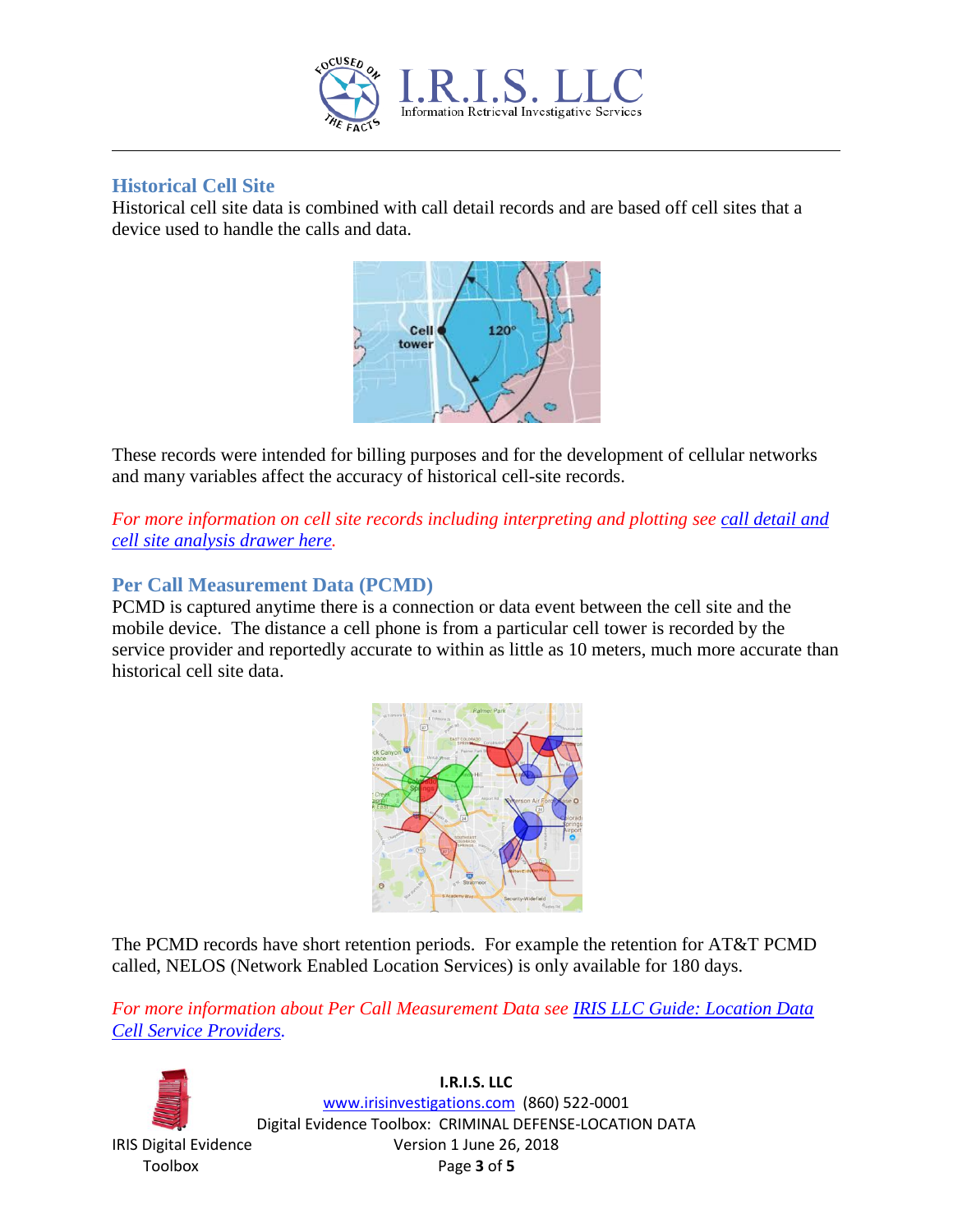

#### Cellular Service Providers Records Requests & Retention

All of the main cellular providers handle records, retention and requests differently. Data retention periods vary by provider and type of data.

*For our new, updated Cellular Service Provider Retention Schedule see the [Retention Letter and](http://www.irisinvestigations.com/wordpress/digital-evidence-retention-schedules/)  [Sample Letters of Preservation Drawer here.](http://www.irisinvestigations.com/wordpress/digital-evidence-retention-schedules/)* 

#### Subpoena

For a complete and up-to-date listing of the cellular service provider's subpoena information, see the latest IRIS LLC Cellular Telephone and Social Media Subpoena Guide.

*For our new, updated Cellular Service Provider Subpoena Guide, see the [Service Provider](http://www.irisinvestigations.com/wordpress/digital-evidence-subpoena-guide-and-samples/)  [Subpoena Guide & Samples Drawer here.](http://www.irisinvestigations.com/wordpress/digital-evidence-subpoena-guide-and-samples/)*

# **CONCLUSION**

It is estimated that there are 400 million mobile devices currently in use in the United States. These devices store location data in the device itself with the cellular service provider, as well as internet records. As people carry their devices with them almost everywhere they go, the location tracking information they provide could potentially be a factor in just about every case.

If you have a case involving location data, rapidly assess the device, the cellular service provider and the internet service provider for possible location data.

With a basic understanding of where location data evidence can be found and how it works, combined with our solutions for managing digital location data evidence and other resources from our online IRIS LLC Digital Evidence Toolbox, a reliable, repeatable assessment and preservation process can be developed.